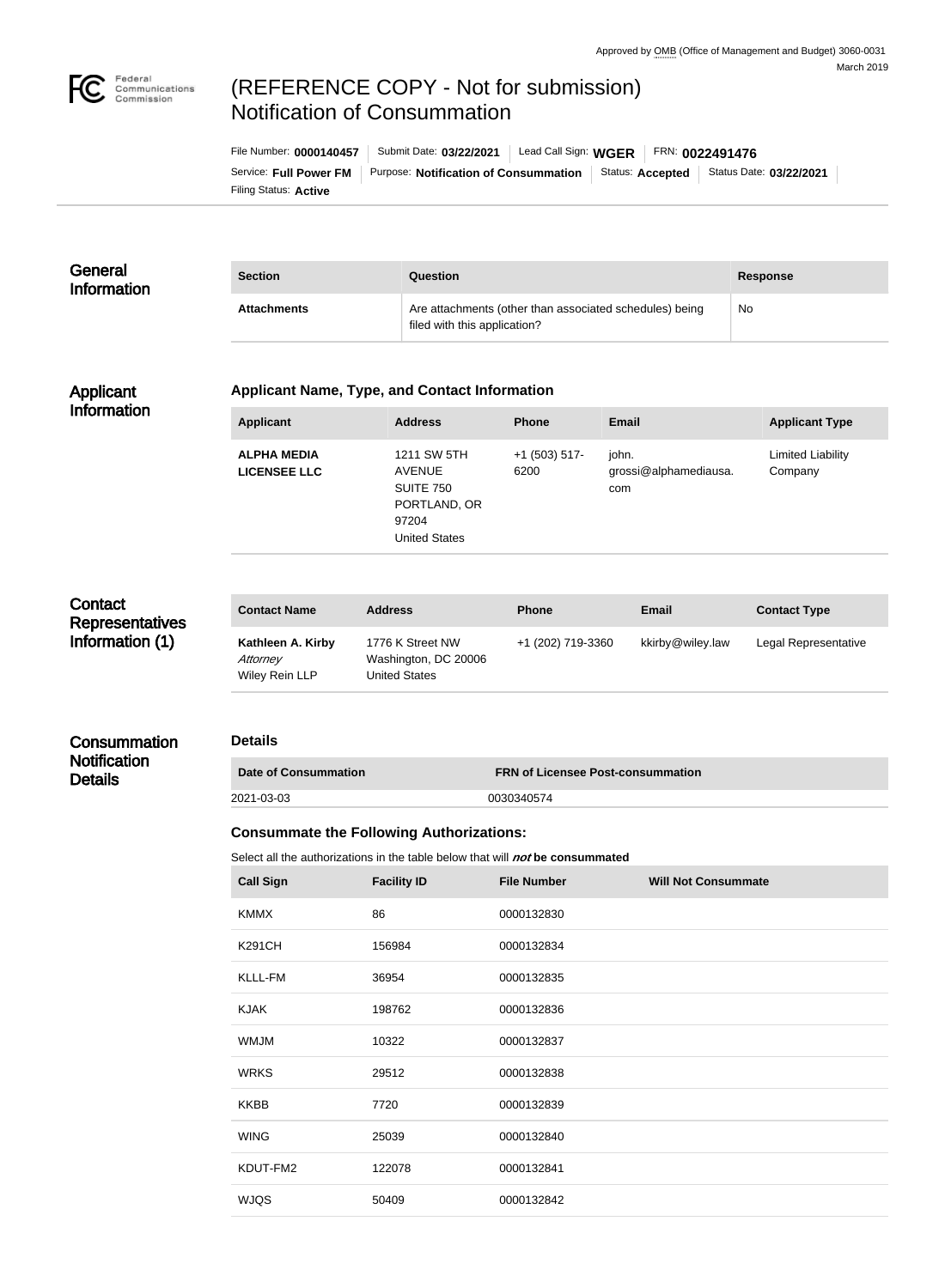| <b>KBTE</b>    | 1302   | 0000132843 |  |
|----------------|--------|------------|--|
| KNZR-FM        | 8109   | 0000132844 |  |
| <b>KTCM</b>    | 171017 | 0000132845 |  |
| <b>KMKT</b>    | 77588  | 0000132846 |  |
| <b>WXLC</b>    | 10451  | 0000132847 |  |
| <b>WOAD</b>    | 50404  | 0000132848 |  |
| <b>KXRO</b>    | 52674  | 0000132849 |  |
| <b>WQCM</b>    | 25128  | 0000132850 |  |
| <b>KRTI</b>    | 35564  | 0000132851 |  |
| <b>KINK</b>    | 53068  | 0000132852 |  |
| <b>KTSA</b>    | 71087  | 0000132853 |  |
| KSAH-FM1       | 161921 | 0000132854 |  |
| <b>WKRS</b>    | 10450  | 0000132855 |  |
| <b>KCLB-FM</b> | 12131  | 0000132856 |  |
| KFBD-FM        | 4259   | 0000132857 |  |
| <b>WHXT</b>    | 50522  | 0000132858 |  |
| <b>K285GL</b>  | 156451 | 0000132859 |  |
| <b>W278BW</b>  | 155142 | 0000132860 |  |
| <b>W242BY</b>  | 145587 | 0000132861 |  |
| WSCZ           | 54576  | 0000132862 |  |
| <b>KCLZ</b>    | 183327 | 0000132863 |  |
| <b>WIKZ</b>    | 10108  | 0000132864 |  |
| <b>KKIQ</b>    | 67818  | 0000132865 |  |
| WGZB-FM        | 53202  | 0000132866 |  |
| <b>KHAR</b>    | 60914  | 0000132867 |  |
| KKDV-FM3       | 36033  | 0000132868 |  |
| <b>KKFD-FM</b> | 23037  | 0000132901 |  |
| <b>KSAH</b>    | 23072  | 0000132905 |  |
| <b>KONE</b>    | 26519  | 0000132956 |  |
| <b>KJPW</b>    | 53877  | 0000132957 |  |
| <b>KGRN</b>    | 43242  | 0000132958 |  |
|                |        |            |  |
| <b>KLAK</b>    | 36265  | 0000132959 |  |
| WIIL           | 28473  | 0000132960 |  |
| <b>KOYE</b>    | 70387  | 0000132961 |  |
| <b>WXYY</b>    | 54805  | 0000132962 |  |
| <b>WLIP</b>    | 28478  | 0000132963 |  |